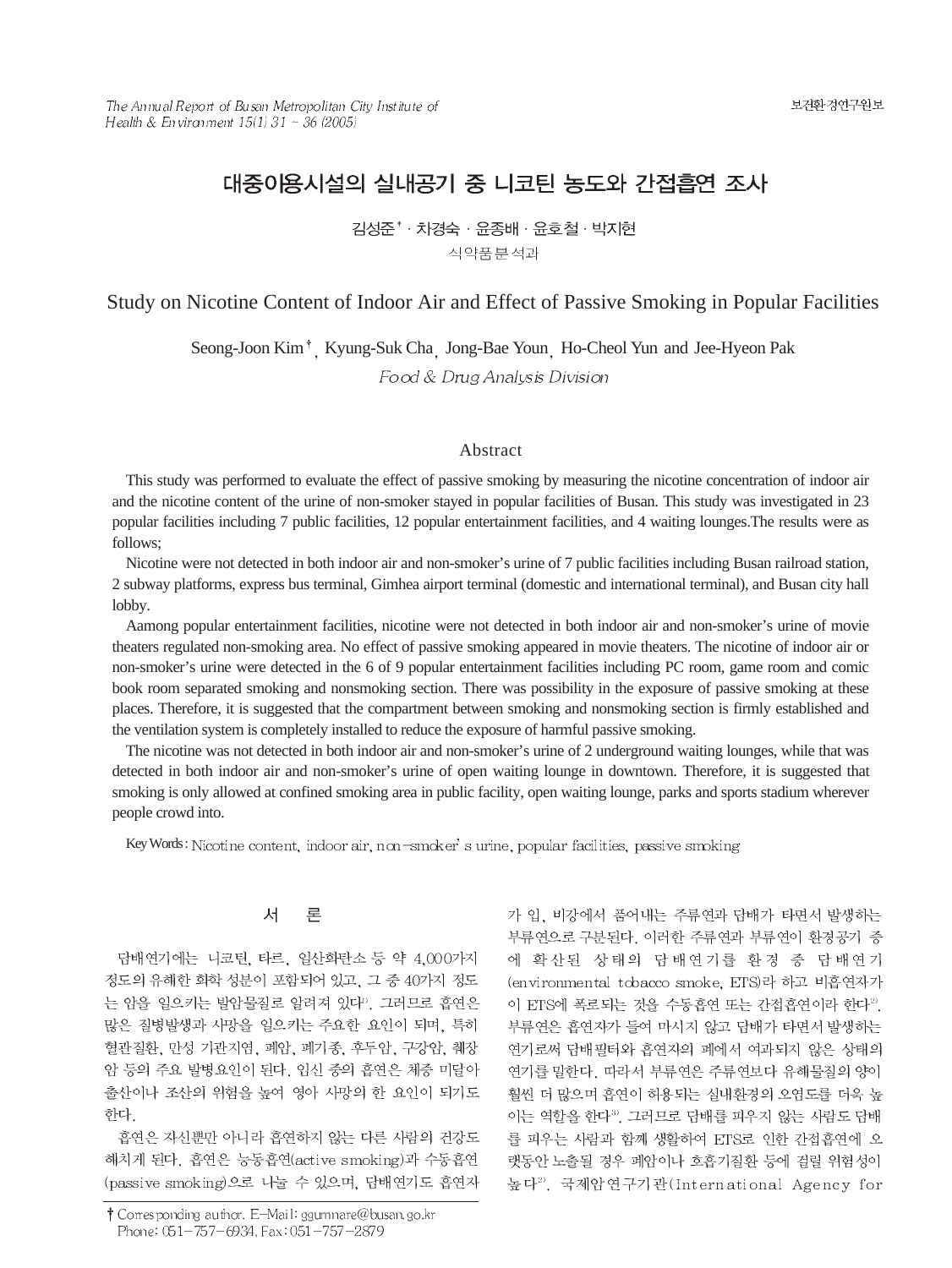Research on Cancer, IARC)<sup>4</sup>, 미국국립산업안전보건연구 소(National Institute for Occupational Safety and Health, NIOSH)<sup>5</sup>, EPA<sup>6</sup> 등 많은 보건 및 환경 관련 연구기 관에서 환경성 담배연기를 발암물질로 명시하고 있다.

우리나라는 1995년 국민건간증진법을 제정하여 금연지역과 흡연지역을 분리하게 하였고, 2003년 7월 공공이용시설물에 서의 금연구역 확대를 통하여 간접흡연으로부터 비흡연자를 보호하고 흡연자들의 금연유도와 흡연환경을 개선하고자 노력 하고 있으며, 2004년 4월부터 개정된 법에 따르면 PC방과 게 입장 등은 전체면적의 절반 이상을 금연구역으로 지정하고 칸 막이를 설치하여 담배연기가 넘어오지 않도록 정하고 있다. 그 러나 아직까지 흡연구역과 금연구역이 명확히 구분되고 밀폐 된 곳은 많지 않으며, 비흡연자들이 간접흡연에 노출되어 있는 곳이 많은 실정이다. 이에 따라 본 조사에서는 공공이용시설인 기차역, 공항, 고속버스 터미널, 시청사 로비 등과 PC방, 오락 실, 만화방, 극장 등 대중오락시설의 실내공기 중 니코틴 농도 와 비흡연자의 간접흡연으로 인한 소변 중 니코틴 농도를 조사 하여 앞으로의 금연정책 및 국민건강 증진을 위한 자료로 제시 하고자 한다.

#### 재료 및 방법

조사대상 장소는 Table 1에서 보는 바와 같이 부산지역의 공공이용시설로써 기차역, 공항, 고속버스터미널, 지하철, 시 청사 로비 등과 대중오락시설로써 극장, PC방, 오락실, 만화 방 등 그리고 지하상가 및 실외의 만남의 장소 등 총 23개 지 역을 대상으로 실내공기 중의 니코틴 농도를 2-3시간 동안 측 정하였다. 그리고 같은 시간 동안 측정대상 장소에 머문 측정 자(비흡연자)의 소변을 다음날 11-14시 중에 채취, 분석하여 간접흠연 정도를 확인하였다. 각 측정대상 장소의 실내공기 측 정위치는 공공이용시설은 실내의 중심부, 극장은 상영장과 휴 게실 그리고 기타 오락시설은 금연석의 중심부에서 측정하였 다. 측정시간은 오후 2시부터 6시 사이에 측정하였으며, 실외 만남의 장소는 오후 2-5시, 저녁 6-9시 두 번 측정하였다. 측 정높이는 지상에서 90-120 cm 위치에서 측정하였다. 각 측정 대상 장소의 흡연실 설치 유무, 흡연/금연석 구분 등 금연시설 현황은 Table 1에 나타내었다. 측정자는 40대의 비흡연 남자 와 여자 각 한명으로, 이들은 조사기간 동안, 특히 측정 전날 간접흡연에 노출되지 않도록 생활을 관리하였다. 이 중 여자 측정자는 주택가 PC방과 실외 만남의 장소(오후) 등 두 차례 측정에 참가하였고 나머지는 남자 측정자가 측정하였다. 측정 자들은 조사기간 중 측정하지 않는 임의의 일시에 다섯 차례 소변 중 니코틴을 검사하여 간접흡연에 노출되지 않고 있음을 확인하였다

| Experimental Site        |                                         | Smoking Conditions                                                  |
|--------------------------|-----------------------------------------|---------------------------------------------------------------------|
|                          | <b>Busan Station</b>                    | Non Smoking Indoor                                                  |
|                          | Subway Platform 1                       |                                                                     |
|                          | Subway Platform 2                       | $\boldsymbol{u}$                                                    |
| Public Facilitiv         | Express Bus Terminal                    | $^{\prime\prime}$                                                   |
|                          | GimHea Airport (Domestic Terminal)      | Established Smoking Room                                            |
|                          | GimHea Airport (International Terminal) |                                                                     |
|                          | Busan City Hall (Lobby)                 | Non Smoking Indoor                                                  |
|                          | $NamPo-Dona$                            | $\boldsymbol{H}$                                                    |
| Movie Theater            | SeoMveon                                | $^{\prime\prime}$                                                   |
|                          | HeaUnDea                                | $^{\prime\prime}$                                                   |
|                          | Downtown                                | Smoking/N on smoking Section<br>(No Partition for Separating)       |
| PC Room                  | University Town                         | Smoking/Nonsmoking Section<br>(Incomplete Partition for Separating) |
|                          | Residential Area                        | $^{\prime\prime}$                                                   |
|                          | Downtown 1                              | $\boldsymbol{\eta}$                                                 |
| Game Room                | Downtown 2                              | $^{\prime\prime}$                                                   |
|                          | Downtown 3                              | $^{\prime\prime}$                                                   |
| Comic Book Room          | Downtown                                | Smoking/Norsmoking Section<br>(No Partition for Separating)         |
|                          | University Town 1                       | $^{\prime\prime}$                                                   |
|                          | University Town 2                       | $^{\prime\prime}$                                                   |
|                          | NamPo-Dong (Underground)                | Non Smoking Indoor                                                  |
| Waiting Lounge(Indoor)   | SeoMyeon (Underground)                  | $^{\prime\prime}$                                                   |
|                          | Downtown(Sampling at p.m. $2-5$ )       | Allowed Smoking                                                     |
| Waiting Lounge (Outdoor) | Downtown(Sampling at n m, $6-0$ )       |                                                                     |

#### 조사대상 장소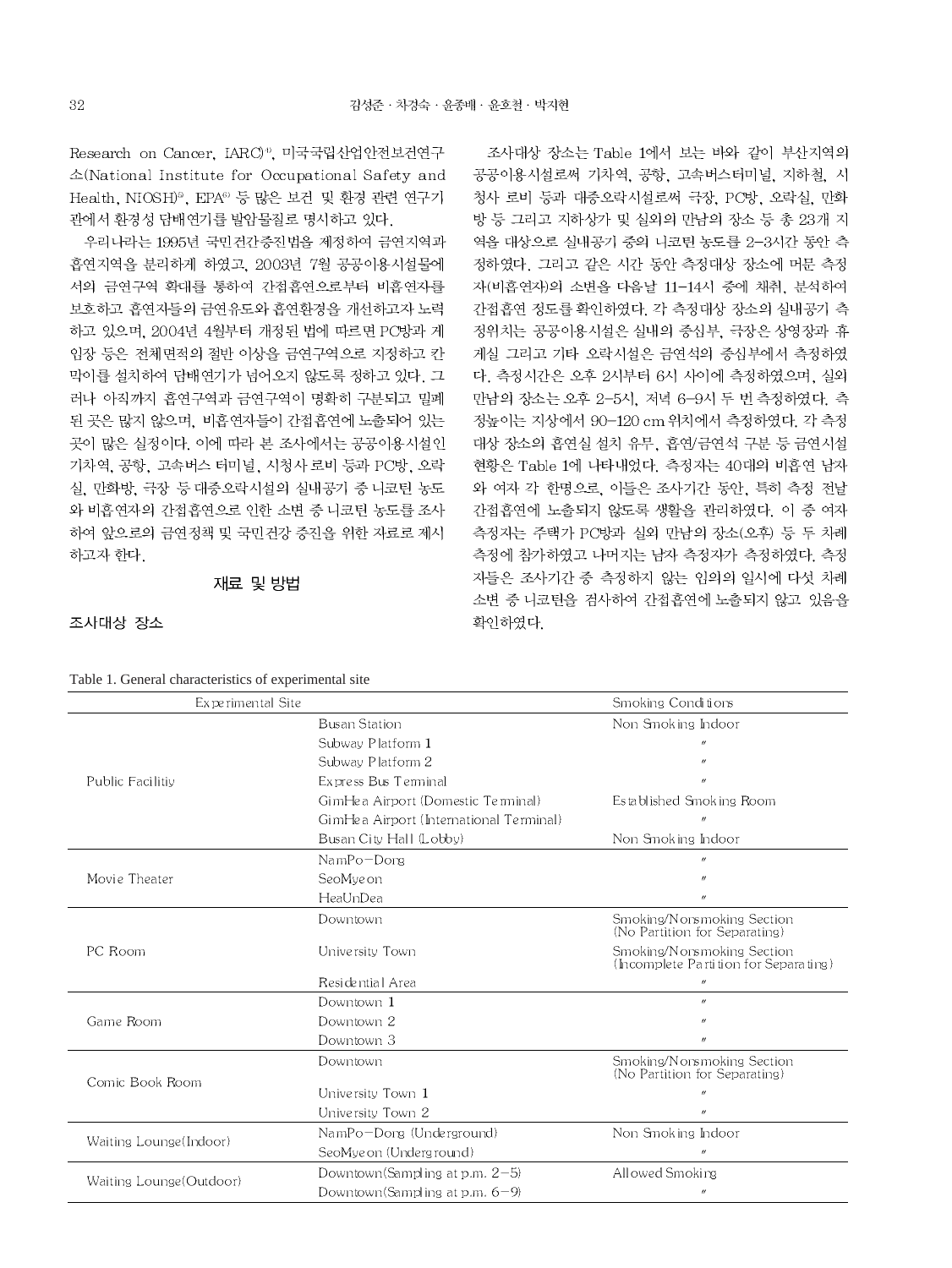#### 실내공기 중 니코틴농도 측정

실내환경 중 담배연기(environmental tobacco smoke, ETS) 농도를 평가하기 위한 지표로는 Acrolein, CO, Oxides of nitrogen. 니코틴, 호흡성 분진 등이 있으나, 니코틴은 ETS에서만 특유하게 나타나는 물질이고 ETS 중 많은 양을 차 지하고 있어 ETS 평가지표로 많이 사용하므로 본 조사에서도 실내공기 중 담배연기 오염의 측도로서 니코틴을 측정하였다".

실내공기 중 니코틴 포집 및 분석방법은 NIOSH 공정시험방 법 25518에 따라 행하였다. 흡착튜브(XAD-4, 80/40 mg, SKC)를 부착한 공기 포집펌프(Model : ESCORT ELF Permissible Pertable Pump)를 사용하여 유량 1.5 L/min.로 2-3시간 포집하였으며, 포집한 시료는 차광상태로 5℃ 이하에 서 냉장보관하고 안정성을 고려하여 14일 이내에 분석하였다.

흡착된 실내공기 중의 니코틴은 다음과 같이 추출하여 정량 분석하였다. 흡착튜브속의 흡착제를 GC 바이알에 넣고 0.01% triethylamine/ethylacetate 1 mL를 첨가하여 30분간 추출 하고, 추출액을 GC-NPD로 정량분석하였다. 검출한계는 0.01 μg/m<sup>3</sup>였다. GC- NPD의 기기분석조건은 Table 2에 나 타내었다.

#### 소변 중 니코틴 분석

실내공기를 측정(포집)하는 동안 측정자(비흡연자)의 간접흡 연 정도를 확인하기 위하여 소변을 다음날 11-14시 중에 채취 하여 소변 중 니코틴 농도를 정량분석하였다.

Wall 등")은 흡연자, 비흡연자, 간접흡연자의 소변, 혈액, 타 액에서 코티닌을 검사한 결과, 혈액과 타액의 코티닌 수치로는 흡연자와 간접흡연자를 구분할 수 없었고, 소변이 가장 정확한 측정방법이라고 하였다. 그리고 Greenberg 등®은 니코틴의 대사물질인 코티닌은 반감기가 길어서 만성적 담배물질에의 노출 지시자로 유용한 반면, 니코틴은 반감기가 짧아 최근의 노출에 대한 정보를 제공한다고 하였으므로, 검사 전날의 간접 흡연에 대한 정보를 얻기 위하여 소변 중 니코틴 농도를 분석 하였다.

소변 중 니코틴 검사방법은 당연구원의 연구보고 [12] 와 국제 올림픽위원회 의무분과 (International Olympic Committee-Medical Commission)에서 규정한 Medical Code and Explanatory Document의 부록 B (Appendix "B" Procedure for Accreditation of Laboratories)에서 제시한 procedure I 에 준하여 실험하였다<sup>3349</sup>.

소변 10 mL를 시험관에 취하고 여기에 5 N KOH 0.5 mL 와 무수황산나트륨 3 g 그리고 diethyl ether 1 mL를 가하여 5분간 심하게 흔든 다음 3000 rpm에서 5분간 원심분리 하였 다. Ether층을 취하여 1-5 山를 GC-NPD에 injection하여 분석하였다. 검출한계는 0.1 µg/L였다. GC-NPD의 기기분석 조건은 Table 2와 같다.

#### 결과 및 고찰

공공이용시설의 실내공기 중 니코틴 농도와 간접흡연

부산시내 주요 공공이용시설의 실내공기 중 니코틴 농도와 간접흡연 실태를 조사하기 위하여 7개 지역을 측정한 결과를 Table 3에 나타내었다. 7개 지역 모두 실내 공기에서 니코틴 이 검출되지 않았고, 측정자(비흡연자)의 소변에서도 니코틴이 검출되지 않아 간접흡연 되지 않은 것으로 나타났다. 김해공항 에서는 흡연실을 설치 운영하고 있었고, 나머지 5개 지역에서 는 실내금연을 실시하고 있었다 (Table 1). 2003년 국민건강 증진법의 개정 시행 이후, 공공시설에서의 금연은 잘 지켜지고 있는 것으로 판단된다.

대한산업보건협회는 『서울지역 공공이용시설물에서 실내공 기 중 니코틴 농도수준 평가』<sup>2</sup>에서, 터미널과 기차역의 흡연실 로부터 5 m 지점에서의 평균 니코틴 농도는 5.04 ug/m'이고. 완전 밀폐형인 공항대합실로부터 5 m지점에서는 니코틴이 검 출되지 않았다고 하였다. 또한 터미널의 옥외 흡연구역으로부 터 실내 5 m 지점에서는 3.32 µg/m3 농도의 니코틴이 검출되 었다고 하였다. 이 결과는 부산지역 공공이용시설의 흡연실 또 는 흡연구역 운영에 시사하는 바가 크다. 본보에서 측정을 실 시한 부산지역 주요 공공이용시설 7개 지역은 공항 2개 지역 을 제외한 나머지 지역에서 모두 실내금연을 실시하고 있어 흡 연은 주로 출입구 근접 실외에서 이루어지고 있었다. 그러므로 서울 터미널의 옥외흡연구역의 경우와 마찬가지로 실내로의 ETS의 유입이 있을 수 있고, 이용자들의 출입 시 담배연기로 인한 불쾌감 유발 및 간접흡연의 가능성을 가지고 있다. 그리 고 출입구 주위의 많은 흡연자와 버려진 담배꽁초로 미관의 훼 손 및 환경문제도 발생할 수 있을 것으로 생각된다.

공공이용시설의 간접흡연대책은 실내 또는 실외에 환기시설 이 갖추어진 밀폐형 흡연실을 운영하고, 기타 지역에서는 실외

|  |  |  | Table 2. Operating conditions of GC-NPD for nicotine analysis |  |  |  |  |  |
|--|--|--|---------------------------------------------------------------|--|--|--|--|--|
|--|--|--|---------------------------------------------------------------|--|--|--|--|--|

| Twore $\Xi$ . Operating conditions of $\Theta \subset \Pi$ is for incoming analysis |                |                                                                      |  |  |
|-------------------------------------------------------------------------------------|----------------|----------------------------------------------------------------------|--|--|
|                                                                                     | GC Model       | Agilent 6890 Series                                                  |  |  |
|                                                                                     | Column         | HP-5MS (30 m $\times$ 0.25 mm $\times$ 0.25 $\mu$ m film thick ness) |  |  |
|                                                                                     | Oven temp.     | $110^{\circ}$ C                                                      |  |  |
|                                                                                     | Inlet temp.    | $240^{\circ}$ C                                                      |  |  |
|                                                                                     | Carrier gas    | $\mathrm{N}_2$                                                       |  |  |
|                                                                                     | Flow           | $1.2$ mL/min.                                                        |  |  |
|                                                                                     | Split ratio    | 10:1                                                                 |  |  |
|                                                                                     | Detector temp. | $325^{\circ}$ C                                                      |  |  |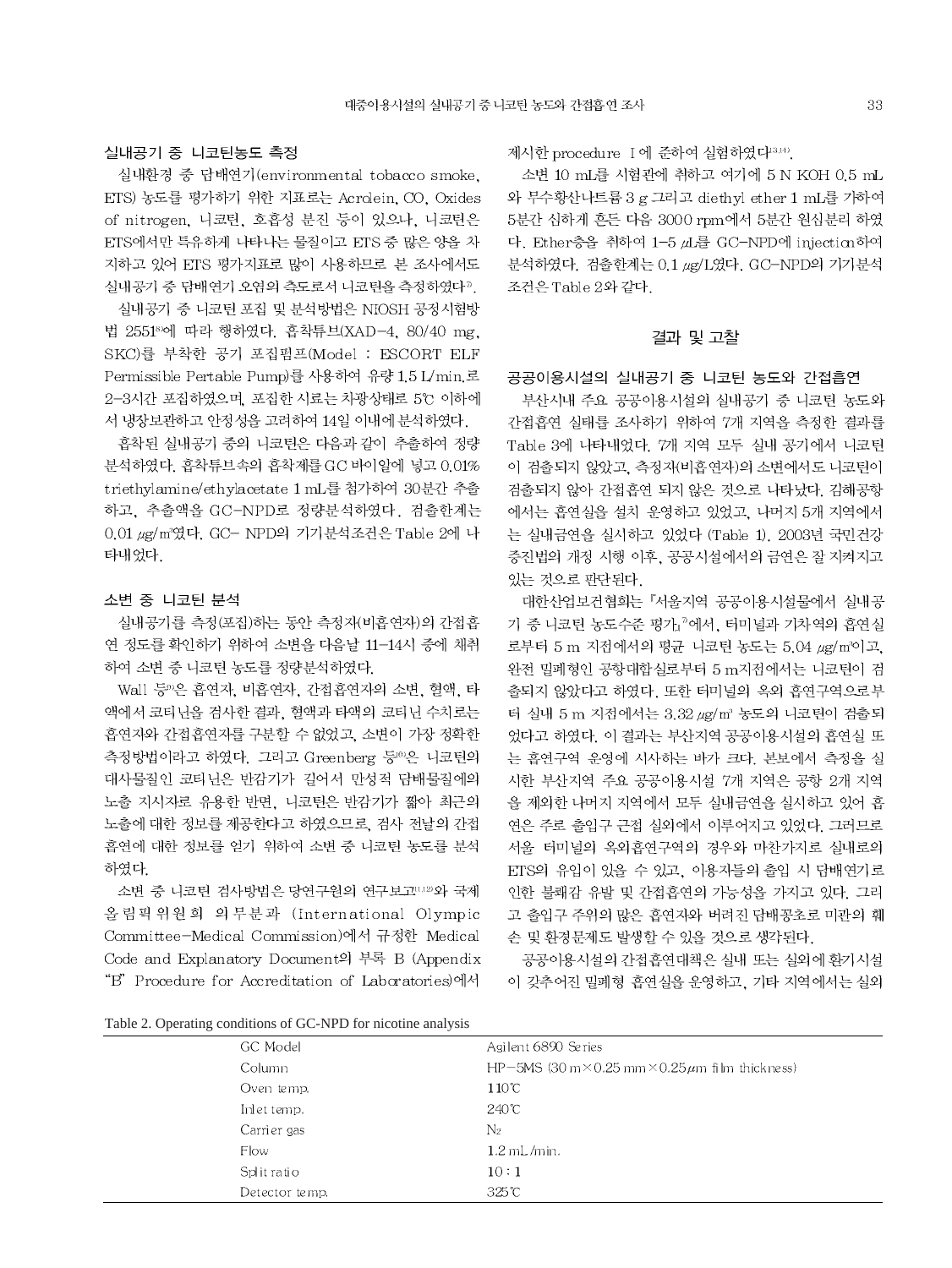| Table 3. Nicotine concentration of indoor air and Non-Smoker's urine in public facilities |  |  |
|-------------------------------------------------------------------------------------------|--|--|
|                                                                                           |  |  |

| Experimental Site                       | Nicotine Conc. $(\mu g/m)$<br>of Indoor Air | Nicotine Conc. $(\mu g/L)$<br>of Non-Smoker's Urine |
|-----------------------------------------|---------------------------------------------|-----------------------------------------------------|
| Busan Station                           | ND <sup>1</sup>                             | ND                                                  |
| Subway Platform 1                       | ND                                          | ND                                                  |
| Subway Platform 2                       | ND                                          | ND                                                  |
| Express Bus Terminal                    | ND                                          | ND                                                  |
| GimHea Airport (Domestic Terminal)      | ND                                          | ND                                                  |
| GimHea Airport (International Terminal) | ND                                          | ND                                                  |
| Busan City Hall (Lobby)                 | ND                                          | ND                                                  |

<sup>1)</sup> Not detectable

라 하더라도 공공이용시설 구내에서의 흡연을 금지하여, 흡연 자들은 쾌적하게 흡연을 즐길 수 있도록 하고, 비흡연자들도 간접흡연으로부터 보호하며, 공공이용시설의 미관과 환경도 보호하여야 할 것으로 사료된다.

#### 대중오락시설의 실내공기 중 니코틴 농도와 간접흡연

시민들이 많이 이용하는 오락시설들의 실내공기 중 니코틴 농도와 간접흡연 정도를 알아보기 위하여 극장, PC방, 오락 실, 만화방 등을 조사하여 결과는 Table 4에 나타내었다.

극장은 남포동, 서면, 해운대의 극장 각 한 장소를 측정하였 다. 극장들은 모두 실내전체가 금연장소로 지정되어 있었고. 답배를 피우는 사람은 없었다. 상영장과 휴게실의 공기에서 니 코틴이 검출되지 않았고, 측정자의 소변에서도 니코틴이 검출 되지 않았다.

PC방은 도심지와 대학가, 주택가의 각 한 장소에서 측정하였 다. 각 PC방은 국민건강증진법의 규정에 따라 금연석과 흡연석 으로 구분되어 있었으나 Table 1에 나타낸 바와 같이 차단막으 로 완전히 구분되어 있지는 않았다. 비흡연자의 간접흡연 정도 를 알아보기 위하여 금연석의 실내공기를 측정하였다. 도심지 와 대학가의 PC방 금연석 실내공기에서 각각 0.159, 0.023 ug/m3 농도의 니코틴이 검출되었고, 측정자의 소변에서도 각각 6.672, 0.542 µg/L 농도의 니코틴이 검출되었다 (Table 4). 주 택가의 PC방 금연석 실내공기와 측정자의 소변에서는 니코틴 이 검출되지 않았다. 도심지 PC방은 흡연석과 금연석 사이에 차단막이 거의 설치되어있지 않았고, 지하에 위치하여 실내공 기의 환기가 불량하였다. 대학가의 PC방은 차단시설이 불완전 하였고, 금연석과 흡연석의 출입문이 개방되어 있고, 공기의 흐 름방향에도 문제가 있는 것으로 생각된다. 환기시설을 설치할 때 공기의 흐름이 금연석에서 흡연석으로 흐르도록 설치하여야 비흡연자의 간접흡연을 방지할 수 있을 것이다. 주택가의 PC방 은 차단막은 불완전하였으나, 성인이용자의 수가 적고, 환기가 양호하여 간접흡연되지 않은 것으로 사료되나, 성인이용자(흡 연자)의 수가 증가하면 실내공기의 질이 떨어지고 간접흡연의 가능성도 있으므로 차단막 등 시설의 보완이 요구된다.

황50은 2000년 서울시내 PC방의 환경성담배연기(ETS)를 측정한 결과, 흡연/금연석이 구분되지 않은 상업지역 PC방은

평균 11.52. 주거지역 PC방은 평균 6.45 µg/m3이었고, 흡연/ 금연석이 구분된 한곳의 PC방은 흡연석 4.31. 금연석 0.88 ug/m3이라고 하여, 상업지역보다 주거지역이, 흡연석 보다 금 연석이 니코틴 농도가 낮다고 하였다. 금연석의 니코틴 농도가 본 조사결과가 황의 결과 보다 낮은 것은 여러 가지 요인이 있 겠으나, 2004년 국민건강증진법의 개정으로 흡연/금연 구역 구분이 강화되어 차단시설, 환기 등의 여건이 좋아진 것도 한 원인이라 생각된다.

백 등®은 사무실 흡연구역 실내공기 중의 니코틴농도는 11.96 µg/m3, 흡연이 허용된 건물의 비흡연자가 노출되는 공기 의 니코틴농도는 1.24 µg/m3. 흡연/금연이 구분된 사무실의 비 흡연자가 노출되는 공기의 니코틴농도는 0.59 µg/m'이라고 하 였다. 그리고 노<sup>2</sup>는 132 m2(40평)의 밀폐된 방에서 180개피의 담배를 연소한 방에 노출된 비흡연자의 소변 중 코티닌(니코틴 의 대사물질) 농도는 0.27- 2.52 µg/L, 45개피의 담배를 연 소하였을 때는 0.22-2.28 μg/L였다고 보고하였다.

오락실의 간접흡연 정도를 파악하기 위하여, 도심지에 있는 성인석(흡연석)과 일반석(금연석)으로 구분되어 있는 오락실 세장소의 금연석에서 실내공기를 측정하였다. Table 4에서 보 는 바와 같이 한 장소의 실내공기 중에서 니코틴이 검출되었 고, 세장소 모두 측정자(비흡연자)의 소변에서 니코틴이 검출 되었다. 오락실은 성인석과 일반석의 칸막이가 설치되어있고 환기시설이 가동되고 있었으나 칸막이의 상단부분이 개방되어 있어 일반석에서도 간접흡연이 이루어지는 것으로 생각된다.

도심지 및 대학가의 만화방 세장소의 금연석에서 실내공기 중 니코틴을 측정한 결과, 한 장소에서 니코틴이 검출되었고, 측정자의 소변에서는 세장소 모두 니코틴이 검출되지 않았다. 만화방 세장소는 모두 금연석과 흡연석의 구분은 있었으나 차 단막은 설치되어있지 않았다.

Table 4에서 보는 바와 같이 대중오락시설 실내공기 측정자 의 소변 중 니코틴 농도는 0.542 - 6.672 µg/L로, 본 연구원 의 2003년 연구보고서"에서 언급한 비흡연자의 간접흡연 정 도인 3-17 (평균 7) μg/L와 비슷한 수준이었다. 신□등은 PC 방과 호프집 종사자(비흡연자)의 타액 중 니코틴 농도는 각각  $57.3$ ,  $16.2 \mu$ g/L라고 하였고, 고 $^{\circ}$ 는 음식점 종업원(비흡연자) 의 소변 중 니코틴은 22.4 µg/L라고 하였다. 그러므로 짧은 시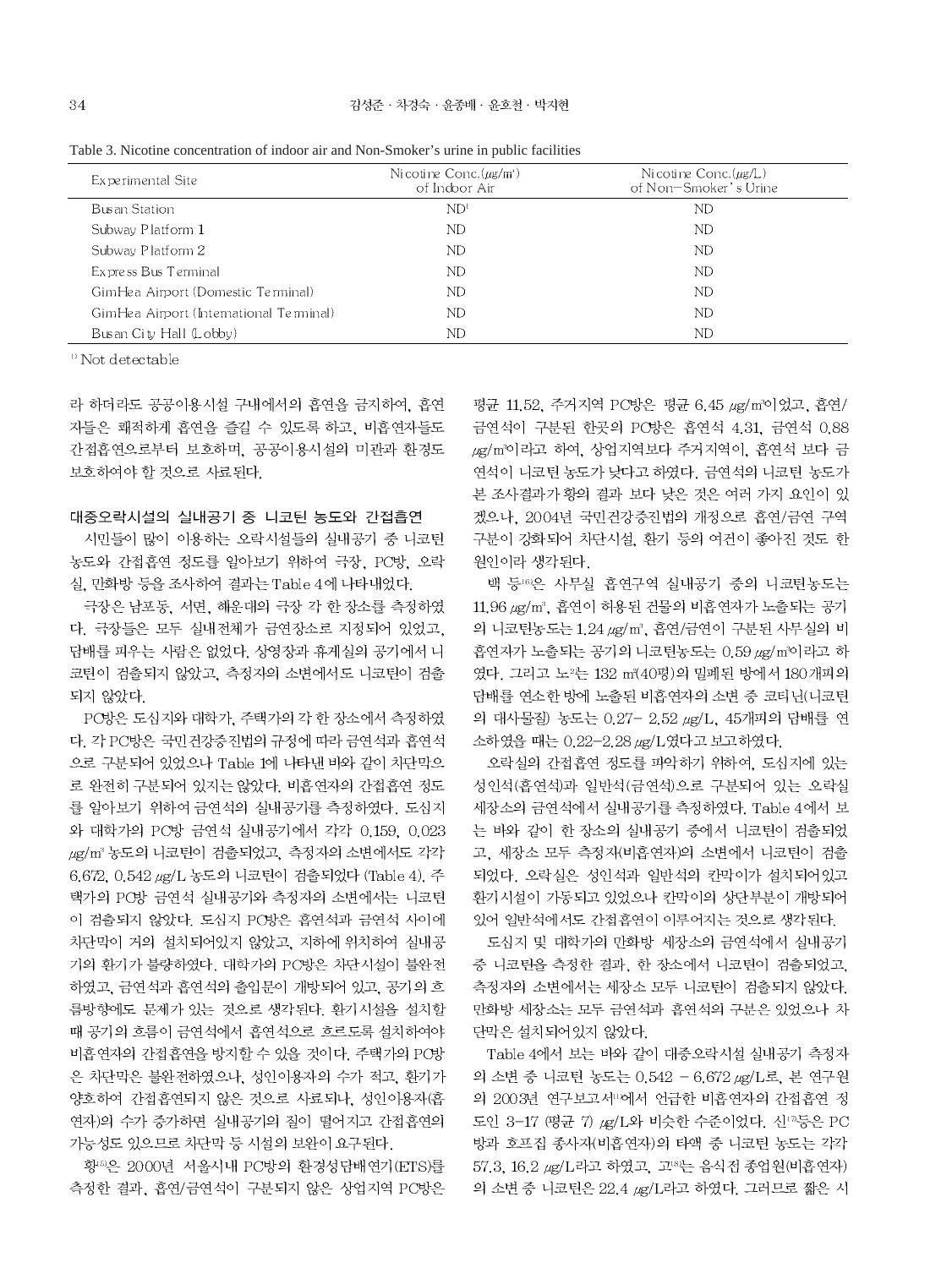|                   |                   | $\overline{ }$                              |                                                     |  |
|-------------------|-------------------|---------------------------------------------|-----------------------------------------------------|--|
| Experimental Site |                   | Nicotine Conc. $(\mu g/m)$<br>of Indoor Air | Nicotine Conc. $(\mu g/L)$<br>of Non-Smoker's Urine |  |
|                   | $NamPo-Dong$      | ND <sup>1</sup>                             | ND                                                  |  |
| Movie Theater     | SeoMveon          | ND                                          | ND                                                  |  |
|                   | HeaUnDea          | ND.                                         | ND                                                  |  |
|                   | Downtown          | 0.159                                       | 6.672                                               |  |
| PC Room           | University Town   | 0.023                                       | 0.542                                               |  |
|                   | Residential Area  | ND.                                         | ND                                                  |  |
|                   | Downtown 1        | ND.                                         | 2.674                                               |  |
| Game Room         | Downtown 2        | 0.363                                       | 1.536                                               |  |
|                   | Downtown 3        | ND.                                         | 1.927                                               |  |
|                   | Downtown          | ND                                          | <b>ND</b>                                           |  |
| Comic Book Room   | University Town 1 | ND.                                         | <b>ND</b>                                           |  |
|                   | University Town 2 | 0.141                                       | ND                                                  |  |

Table 4. Nicotine concentration of indoor air and Non-Smoker's urine in popular entertainment facilities

<sup>1)</sup> Not Detectable

간 동안 노출된 본 실험의 측정자와 달리, 오락시설을 빈번히 그리고 장시간 이용하는 사람들은 더 많은 량의 니코틴에 노출 될 것으로 생각된다.

전체적으로 볼 때, 대중오락시설 중 실내금연을 시행하고 있 는 극장은 실내공기도 깨끗하였고, 간접흡연의 위험도 없었으 나. 나머지 금연석과 흡연석으로 구분된 PC방, 오락실 그리고 만화방 등은 9개 장소 중 6개 장소에서 실내공기 중 니코틴이 검출되거나 측정자의 소변에서 니코틴이 검출되어 간접흡연의 위험이 있으므로, 금연/흡연석의 공기 차단과 환기시설 등의 보완이 있어야 할 것으로 사료된다.

## 지하공간 및 실외의 만남의 장소 공기 중 니코틴 농도와 간접흡연

시민들이 많이 이용하는 지하공간의 공기 중 니코틴 농도를 측정하기 위하여 남포동과 서면 지하상가 내 만남의 장소의 공 기를 측정하고 측정자의 소변도 검사하였다. Table 5에 나타 낸 바와 같이 두 장소 모두 니코틴이 검출되지 않았고, 측정자 의 소변에서도 니코틴이 검출되지 않았다.

흡연이 허용되는 실외 만남의 장소 공기 중 니코틴 농도와 간접흡연 정도를 파악하기 위하여 사람들의 왕래와 접촉이 빈 번한 도심지 만남의 장소에서 2차(오후 2-5시, 저녁 6-9시)에 걸쳐 공기를 측정하고 측정자의 소변도 검사하였다. Table 5 에서 보는 바와 같이 저녁시간 공기에서 니코틴이 미량 검출되 었고, 측정자의 소변에서는 오후와 저녁 모두 니코틴이 검출되 었다. 이는 국민건강증진법의 시행 이후, 실내금연이 실시되거 나 흡연/금연이 분리된 실내공간보다. 흡연이 허용되고 흡연 자와 비흡연자의 접촉이 잦은 실외공간에서 비흡연자의 간접 흡연 가능성이 높아진 것으로 생각된다.

Table 4와 비교해 볼 때, 실외 공기의 니코틴 농도는 오락 시설의 실내공기에 비하여 상대적으로 낮은 편이나, 측정자의 소변 중 니코틴 농도는 실내 측정 시 보다 상대적으로 높게 나 타났다. 공기포집기는 분당 1.5 L의 적은 공기를 두세 시간 지 속적으로 포집하여 확산 평형상태의 평균적 공기를 측정하는 기기이다. 그러므로 실외 공기 중의 니코틴 농도는 확산에 의 한 평균적인 공기상태를 나타낸 것이다. 반면에 소변 중 니코 틴 농도는 사람의 호흡 시 흡기에 의한 간접흡연의 정도를 나 타낸 것이므로 실외의 근접한 흡연자에 의해 발생하는 순간적 고농도의 ETS(환경성 담배연기)에 노출된 간접흡연의 결과를 반영한 것으로, 실내의 격리된 금연석에서의 간접흡연보다 그 정도가 심할 수 있음을 나타내는 것이다.

도심지 실외 만남의 장소는 주위의 건물들이 대부분 실내금 연을 시행하고 있기 때문에 흡연자들이 비흡연자들과 혼재하 고, 밀집된 상태에서 흡연하므로 간접흡연의 위험이 높고, 담 배꽁초의 투기 등으로 인해 도시미관이 훼손될 수 있다. 그러 므로 공공이용시설의 조사결과에서 언급한 바와 같이 실외라 하더라도 시민들의 왕래가 많은 공원, 경기장 등에서는 환기시 설이 갖추어진 별도의 흡연실을 설치하는 것이 바람직한 것으 로 생각된다.

Table 5. Nicotine concentration of air and Non-Smoker's urine at waiting lounge

| Experimental Site    |                       | Nicotine Conc. $(\mu g/m)$ of Air | Nicotine Conc. $(\mu g/L)$<br>of Non-Smoker's Urine |
|----------------------|-----------------------|-----------------------------------|-----------------------------------------------------|
| Indoor (Underground) | NamPo-Dong            | ND <sup>1</sup>                   | ND                                                  |
|                      | SeoMveon              | ND                                | ND                                                  |
| Outdoor              | Downtown $(p.m. 2-5)$ | ND                                | 4.834                                               |
|                      | Downtown $(p.m. 6-9)$ | 0.011                             | 6.108                                               |

<sup>0</sup> Not Detectable